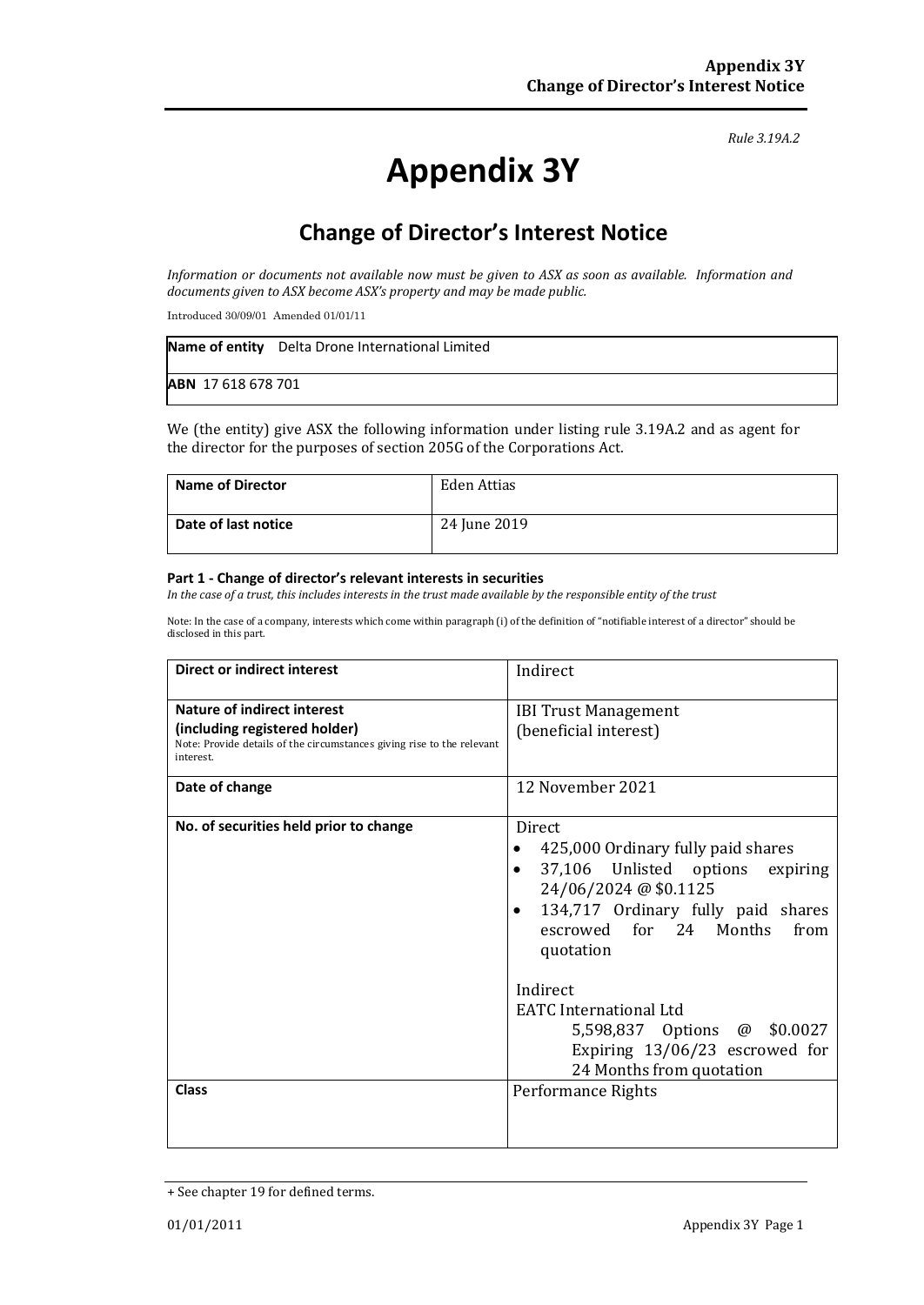| <b>Number acquired</b>                                                                                                                                                      | 6,000,000                                                                                                                                                                                                                                                                                                                                                         |  |
|-----------------------------------------------------------------------------------------------------------------------------------------------------------------------------|-------------------------------------------------------------------------------------------------------------------------------------------------------------------------------------------------------------------------------------------------------------------------------------------------------------------------------------------------------------------|--|
| <b>Number disposed</b>                                                                                                                                                      |                                                                                                                                                                                                                                                                                                                                                                   |  |
| <b>Value/Consideration</b><br>Note: If consideration is non-cash, provide details and estimated<br>valuation                                                                | Estimated value of \$156,000 at time of<br>Member approval on 24 June 2021                                                                                                                                                                                                                                                                                        |  |
| No. of securities held after change                                                                                                                                         | Direct<br>159,717 Ordinary fully paid shares<br>Indirect<br><b>EATC</b> International Ltd<br>5,598,837 Unlisted options expiring<br>13/06/23 @ \$0.0027<br>37,106 Unlisted options<br>expiring<br>24/06/2024 @ \$0.1125<br>400,000 Ordinary fully paid shares<br>Indirect<br><b>IBI Trust Management</b><br>(beneficial interest)<br>6,000,000 Performance Rights |  |
| Nature of change<br>Example: on-market trade, off-market trade, exercise of options, issue<br>of securities under dividend reinvestment plan, participation in buy-<br>back | Issue of Securities under employee<br>incentive plan and approved by Members<br>at the AGM on 24 June 2021                                                                                                                                                                                                                                                        |  |

### **Part 2 – Change of director's interests in contracts**

Note: In the case of a company, interests which come within paragraph (ii) of the definition of "notifiable interest of a director" should be disclosed in this part.

| <b>Detail of contract</b>                                                                                                                                                   | N/A |
|-----------------------------------------------------------------------------------------------------------------------------------------------------------------------------|-----|
| <b>Nature of interest</b>                                                                                                                                                   | N/A |
| Name of registered holder<br>(if issued securities)                                                                                                                         | N/A |
| Date of change                                                                                                                                                              | N/A |
| No. and class of securities to which<br>interest related prior to change<br>Note: Details are only required for a contract in<br>relation to which the interest has changed | N/A |
| Interest acquired                                                                                                                                                           | N/A |

<sup>+</sup> See chapter 19 for defined terms.